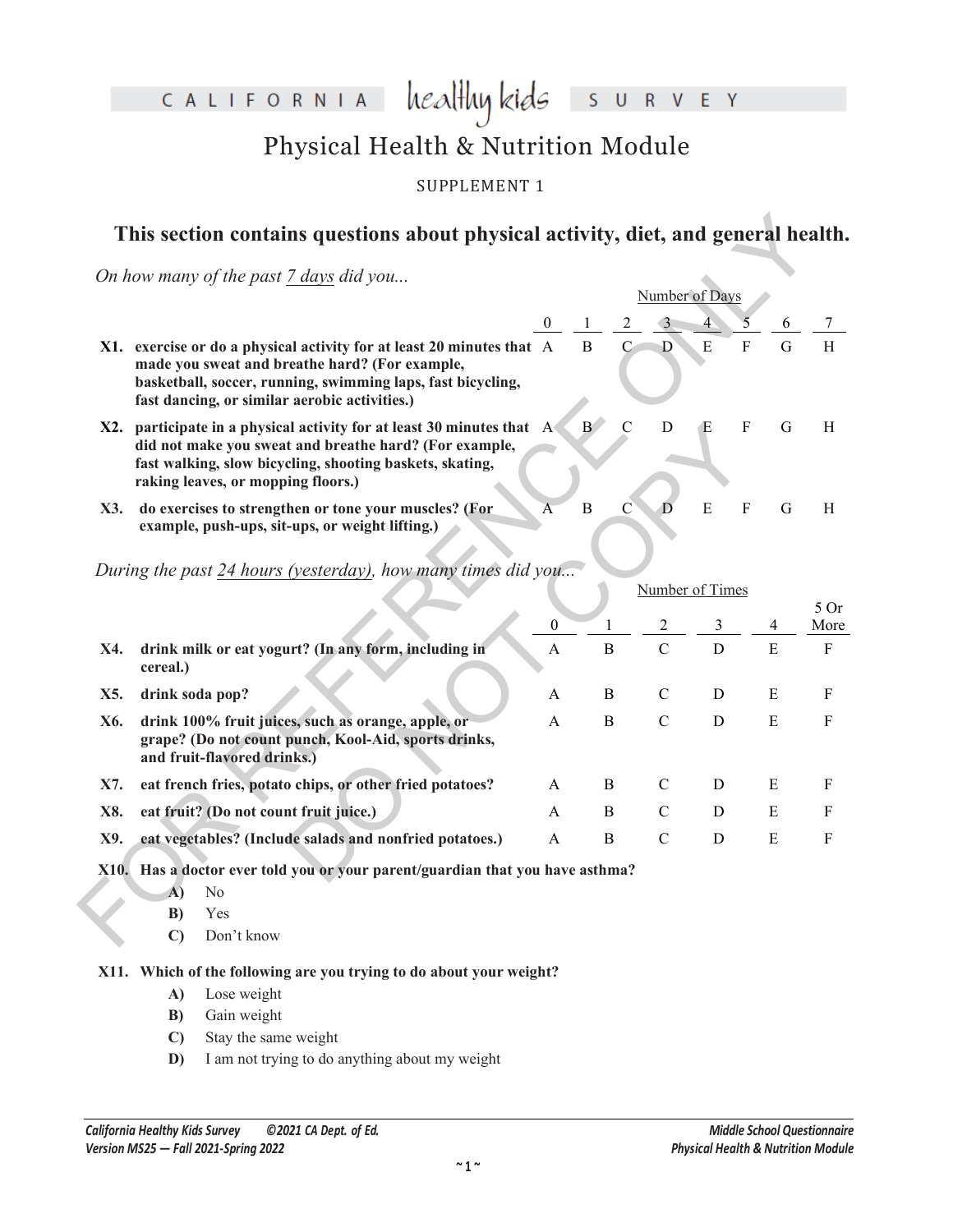CALIFORNIA healthykids SURVEY

# Physical Health & Nutrition Module

### SUPPLEMENT 1

|      | gaining weight?                                                                                                                                                               | During the past 30 days, did you do any of the following things to lose weight or to keep from |              |                                |             |  |  |  |  |  |  |
|------|-------------------------------------------------------------------------------------------------------------------------------------------------------------------------------|------------------------------------------------------------------------------------------------|--------------|--------------------------------|-------------|--|--|--|--|--|--|
|      |                                                                                                                                                                               |                                                                                                |              | No                             | Yes         |  |  |  |  |  |  |
| X12. | <b>Exercise</b>                                                                                                                                                               |                                                                                                |              | A                              | $\mathbf B$ |  |  |  |  |  |  |
| X13. |                                                                                                                                                                               | Eat less food, fewer calories, or foods low in fat                                             |              |                                | $\mathbf B$ |  |  |  |  |  |  |
| X14. | fasting)                                                                                                                                                                      | Go without eating for 24 hours or more (also called                                            |              | А                              | B           |  |  |  |  |  |  |
| X15. | Take any diet pills, powders, or liquids without a doctor's<br>$\mathbf{A}$<br>advice (Do not include meal replacement products, such<br>as Ensure, Muscle Milk, or SlimFast) |                                                                                                |              |                                |             |  |  |  |  |  |  |
| X16. |                                                                                                                                                                               | Vomit or take laxatives                                                                        |              | А                              | B           |  |  |  |  |  |  |
| X17. | How do you describe your weight?                                                                                                                                              |                                                                                                |              |                                |             |  |  |  |  |  |  |
|      | A)                                                                                                                                                                            | Very underweight                                                                               | D)           | Slightly overweight            |             |  |  |  |  |  |  |
|      | B)                                                                                                                                                                            | Slightly underweight                                                                           | E)           | Very overweight                |             |  |  |  |  |  |  |
|      | $\mathbf{C}$                                                                                                                                                                  | About the right weight                                                                         |              |                                |             |  |  |  |  |  |  |
| X18. | On an average school day, how many hours do you watch TV or play video games?                                                                                                 |                                                                                                |              |                                |             |  |  |  |  |  |  |
|      | A)                                                                                                                                                                            | I do not watch TV or play video games on an                                                    | D)           | 2 hours                        |             |  |  |  |  |  |  |
|      |                                                                                                                                                                               | average school day                                                                             | E)           | 3 hours                        |             |  |  |  |  |  |  |
|      | B)                                                                                                                                                                            | Less than 1 hour                                                                               | F)           | 4 hours                        |             |  |  |  |  |  |  |
|      | $\mathbf{C}$                                                                                                                                                                  | 1 hour                                                                                         | $\mathbf{G}$ | 5 hours or more                |             |  |  |  |  |  |  |
| X19. | During the past 12 months, on how many sports teams did you play? (Include school-sponsored and any                                                                           |                                                                                                |              |                                |             |  |  |  |  |  |  |
|      | other sports teams.)                                                                                                                                                          |                                                                                                |              |                                |             |  |  |  |  |  |  |
|      | A)                                                                                                                                                                            | 0 teams                                                                                        | $\mathbf{C}$ | 2 teams                        |             |  |  |  |  |  |  |
|      | B                                                                                                                                                                             | 1 team                                                                                         | D)           | 3 or more teams                |             |  |  |  |  |  |  |
|      |                                                                                                                                                                               |                                                                                                |              |                                |             |  |  |  |  |  |  |
| X20. | How often do you wear a seat belt when riding in a car driven by someone else?                                                                                                |                                                                                                |              |                                |             |  |  |  |  |  |  |
|      | A)                                                                                                                                                                            | Never                                                                                          | D)           | Most of the time               |             |  |  |  |  |  |  |
|      | B)                                                                                                                                                                            | Rarely                                                                                         | E)           | Always                         |             |  |  |  |  |  |  |
|      | $\mathbf{C}$                                                                                                                                                                  | Sometimes                                                                                      |              |                                |             |  |  |  |  |  |  |
| X21. | When you rode a bicycle, skateboard, or scooter during the past 12 months, how often did you wear a<br>helmet?                                                                |                                                                                                |              |                                |             |  |  |  |  |  |  |
|      | A)                                                                                                                                                                            | I did not ride a bicycle, skateboard, or                                                       | D)           | Sometimes wore a helmet        |             |  |  |  |  |  |  |
|      |                                                                                                                                                                               | scooter during the past 12 months                                                              | E)           | Most of the time wore a helmet |             |  |  |  |  |  |  |
|      | B)                                                                                                                                                                            | Never wore a helmet                                                                            | $\bf{F}$     | Always wore a helmet           |             |  |  |  |  |  |  |
|      | $\mathbf{C}$                                                                                                                                                                  | Rarely wore a helmet                                                                           |              |                                |             |  |  |  |  |  |  |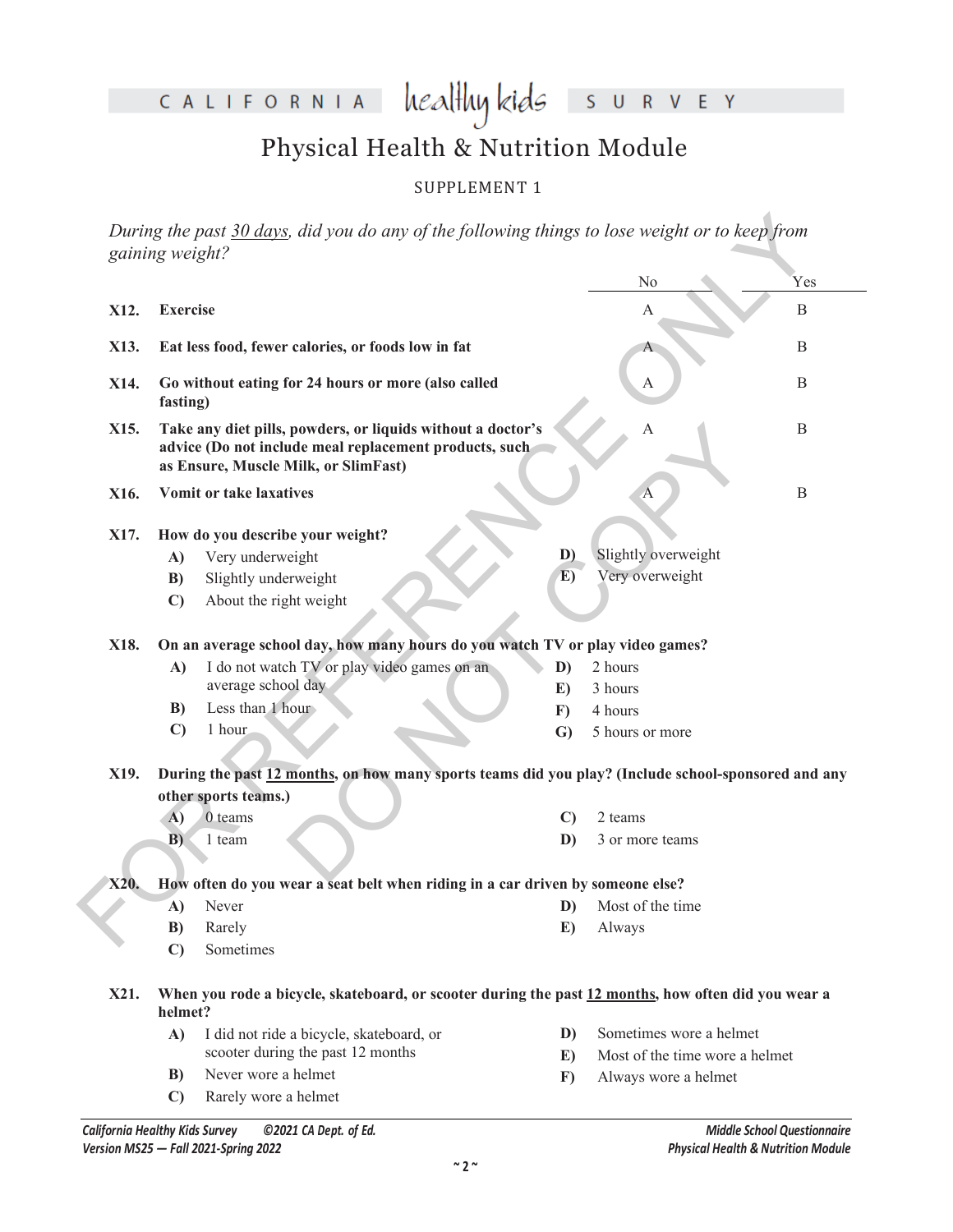CALIFORNIA healthy kids

S U R V E Y

## Physical Health & Nutrition Module

#### SUPPLEMENT 1

**X22. In an average week, on how many days do you have physical activity in your physical education class (P.E. or gym)?**

- **A)** 0 days **B)** 1 day **D)** 3 days **E)** 4 days
- **C)** 2 days

**F)** 5 days

**D)** 21 to 30 minutes **E)** More than 30 minutes

X22. In an average week, on how many days do you have physical activity in your physical education chase (P.<br>
(a) (days<br>
(B)  $1 \text{ days}$ <br>
(C)  $2 \text{ days}$ <br>
(C)  $2 \text{ days}$ <br>
(C)  $2 \text{ days}$ <br>
(C)  $2 \text{ days}$ <br>
(C)  $2 \text{ days}$ <br>
(C)  $2 \text{ days}$ <br>
(C **X23. During an average physical education (P.E.) class, how many minutes do you spend actually exercising or playing sports?**

- **A)** I do not take P.E.
- **B)** Less than 10 minutes
- **C)** 10 to 20 minutes
- minutes<br>
Onths, did you have a regular check up with a doctor when you were not<br>
Nore than 30 minutes<br>
Onths, did you have a regular check up with a doctor when you were not<br>
Onths, did you visit a dentist for an examinati **X24. During the past 12 months, did you have a regular check up with a doctor when you were not sick or injured?**
	- **A)** No
	- **B)** Yes

**X25. During the past 12 months, did you visit a dentist for an examination, teeth cleaning, or dental work?**

- **A)** No
- **B)** Yes

**X26. During the past 7 days, how many days did you take a vitamin?**

**A)** 0 days

- **D)** 5 to 6 days
- **E)** Daily
- **B)** 1 to 2 days **C)** 3 to 4 days
- **X27. During the past 12 months, have you had an episode of asthma or an asthma attack?**
	- **A)** No
	- **B)** Yes
- **X28. During the past 12 months, have you ever had a cough, chest tightness, trouble breathing, or wheezing that was so bad that you could not finish saying a sentence?**
	- **A)** No
	- **B)** Yes
- **X29. During the past 12 months, have you been to the emergency room or stayed overnight in the hospital because of a cough, chest tightness, trouble breathing, or wheezing?**
	- **A)** No
	- **B)** Yes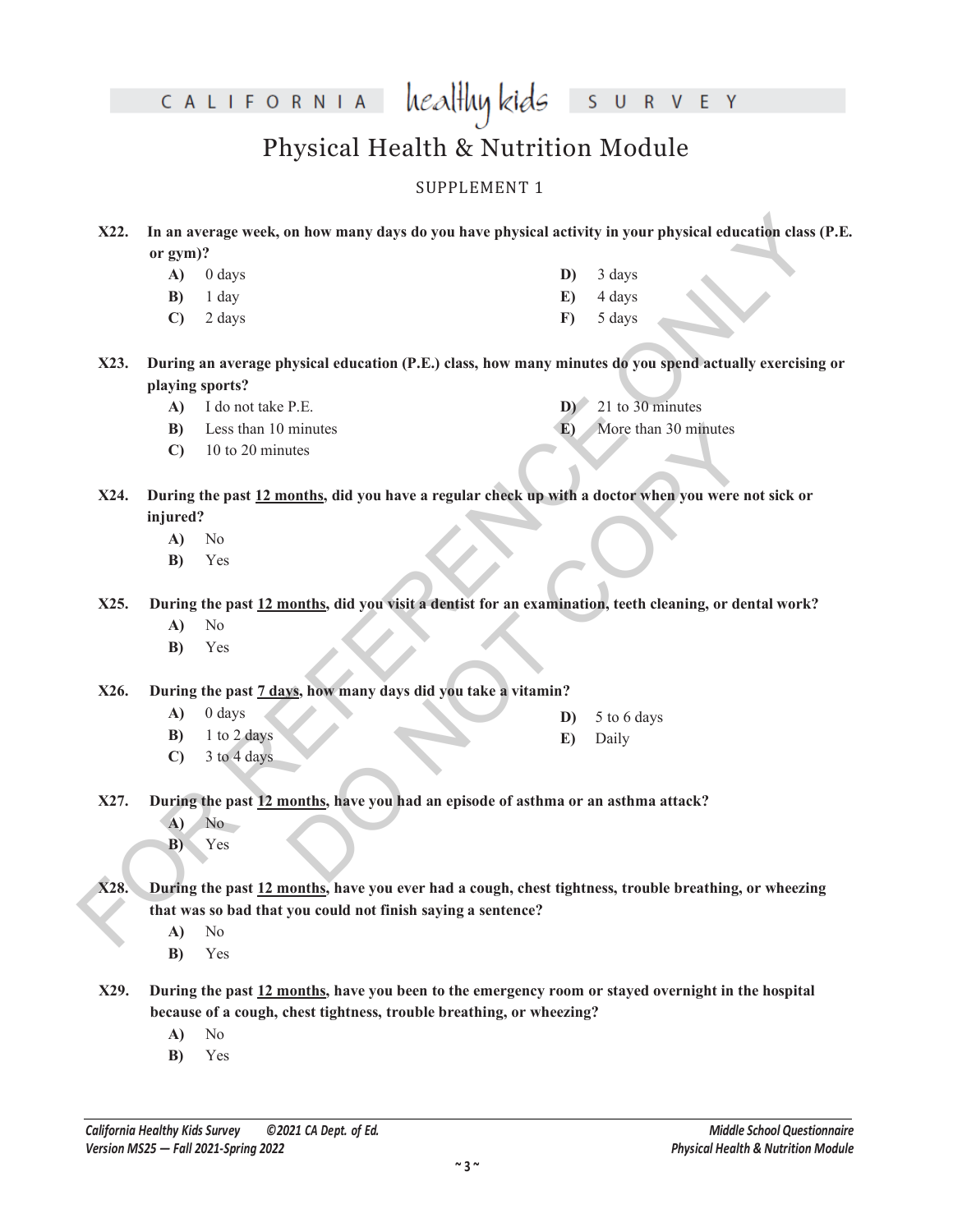CALIFORNIA

heal<del>l</del>luy kids  $S$ V E Y  $\overline{R}$  $\cup$ 

## Physical Health & Nutrition Module

#### SUPPLEMENT 1

- FOR REFERENCE ONLY **X30. During the past 12 months, have you used a medicine (an inhaler, puffer, or a breathing machine) to treat a cough, chest tightness, trouble breathing, or wheezing?**
	- **A)** No
	- **B)** Yes

**X31. During the past 30 days, about how many days each week have you had a cough, chest tightness, trouble breathing, or wheezing when you did not have a cold or flu?**

- **A)** Never
- **B)** 2 days a week or less
- **C)** More than 2 days each week, but not every day
- **D)** Every day

ays about how many nights did you wake up because of a cough, chest ti<br>
wheezing when you did not have a cold or flu?<br>
e last 30 days or less<br>
in the last 30 days<br>
mights in the last 30 days, but not every night<br>
or almost **X32. During the past 30 days, about how many nights did you wake up because of a cough, chest tightness, trouble breathing, or wheezing when you did not have a cold or flu?**

- **A)** Never
- **B)** 2 nights in the last 30 days or less
- **C)** 3 or 4 nights in the last 30 days
- **D)** More than 4 nights in the last 30 days, but not every night
- **E)** Every night or almost every night